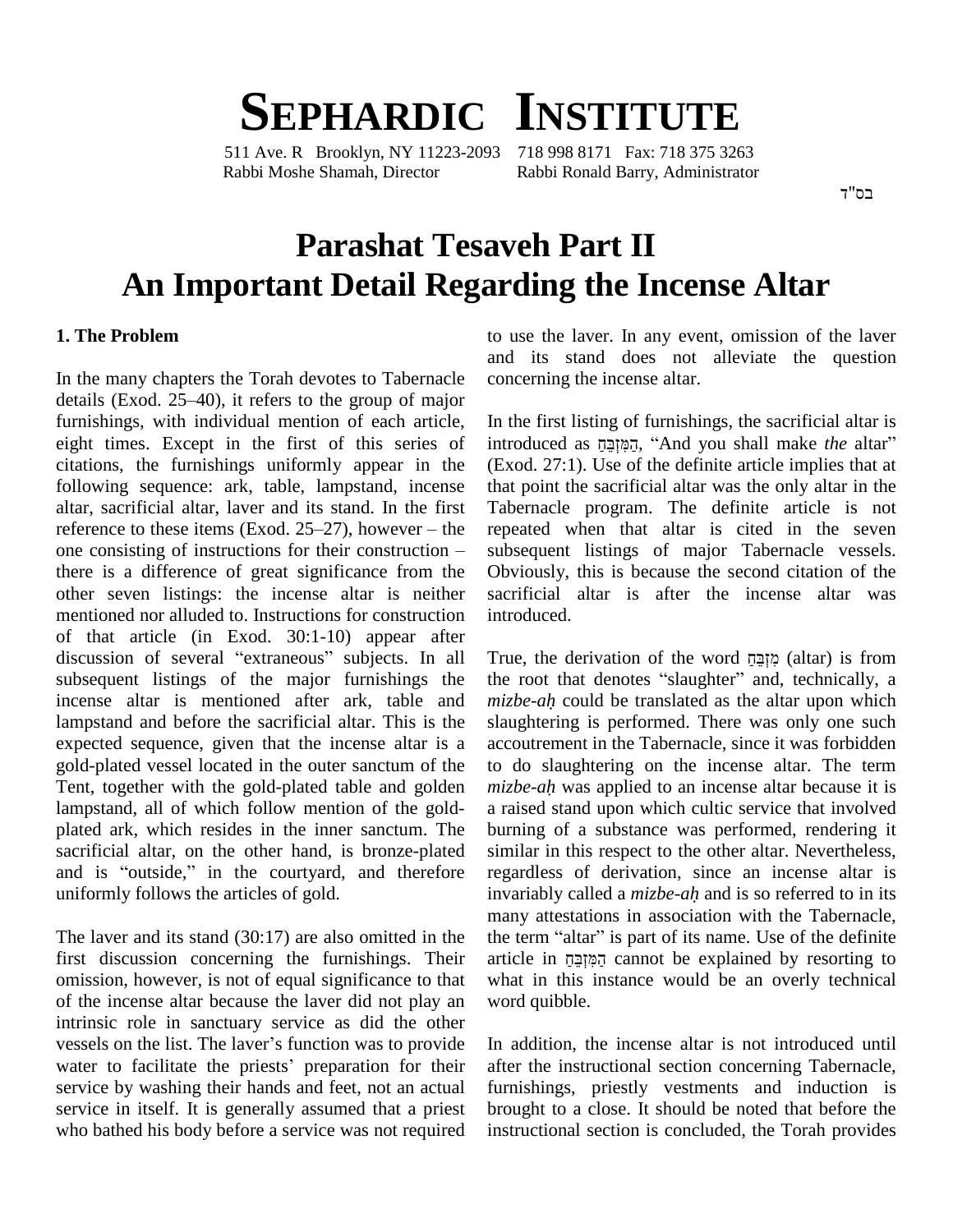instructions for the daily *tamid* sacrifice that is performed by the priests morning and afternoon on the sacrificial altar  $(29:38-42)$ . That closes an "envelope" that was begun with instructions for the lampstand service two chapters before (27:20-21), framing the subsection of instructions that concern the priesthood. At that point it appears that the lampstand and the sacrificial altar were the only two major articles of daily priestly service, which explains their placement at the beginning and end of the subsection; the incense altar, which also is an item of daily priestly service, was not yet part of the program.\*

Furthermore, in the few verses following the regulations for the daily *tamid* (29:42b-46), the Torah closes the larger section of Tabernacle instructions sacrificiate that it began in Exodus 25. In these verses the Torah article anticipates Hashem's prophetic inspiration emanating progra that it began in Exodus 25. In these verses the Torah forth from the Tabernacle to Moses and the Israelites, and His glory sanctifying it. It speaks of His in dwelling in the midst of the Israelites and being their G-d as well as of their acknowledgement that He took them forth from Egypt for the purpose of dwelling in their midst. Thus, the closing is linked to the beginning of the instructional section, which peshat their midst. Thus, the closing is linked to the inc<br>beginning of the instructional section, which pes<br>articulates the Tabernacle's purpose using similar tex articulates the Tabernacle's purpose using similar phrases, creating an outer "envelope" that closes the large pericope of basic instructions. The closing verse also speaks of the Exodus in such a manner that it connects with the opening of the Decalogue, apparently implying that the Tabernacle is an enrichment of the lawgiving, providing an additional layer of holiness. It is at this point that a new paragraph prescribes instructions for the incense altar.

The obvious question presents itself: Why was the incense altar omitted from the formal instructional  $Pe$ The obvious question presents itself: Why was the princense altar omitted from the formal instructional  $P$  section to be presented after the section's closing, re virtually as an addendum, but subsequently consistently found in its expected location among the furnishings?

#### **2. Interpretations**

We will cite some of the prominent traditional explanations and several modern ones. While there is much to learn from them, none appears compelling.

1. The Talmud differentiates between the incense altar and the other major sanctuary furnishings in that the function of each of the latter cannot be validly performed without use of the relevant article. For example, a sacrifice is unacceptable if performed without the sacrificial altar or on a blemished altar; lamps are not to be kindled without the lampstand and if they were kindled the service is not considered fulfilled. Incense kindling, on the other hand, can be performed even without the incense altar (*b*. *Zebah*. 59a). Thus, the *Meshekh <sup>H</sup>okhmah* is of the opinion that the incense altar was not taught together with the other major furnishings because it is a dispensable item.

However, legally valid as this distinction may be, it does not explain why in its first attestation the sacrificial altar should be spoken of with the definite article, as though it is the only altar in the Tabernacle program. Even if the incense altar was not absolutely essential for the incense service for which it was prescribed, it was a second altar that was part of the program. Why should a prescribed furnishing be mentioned only after the instructional section was closed? And why in every subsequent listing does the incense altar appear in its expected sequence? In peshat, it may be that the legal distinction reflects the textual anomaly, not that it is its cause. (In the coming paragraphs, as we question various proposed solutions, we will not burden the reader by repeating the same questions each time, although they may apply.)

2. The Rambam explains the purpose of the incense to be the elimination of the unpleasant odors that would result from the sacrifices, providing an agreeable fragrance to sanctuary and vestments, so as to preserve respect for the sanctuary (*Guide for the Perplexed* 3:45). Although incense burning was a requirement and an actual service, it was not considered to possess a fully positive worship function. Based on this interpretation, some commentators have suggested that the primary instructional section was limited to the furnishings that possessed positive worship functions.

However, a required service that is designed to remove disagreeable odors is still a required service and it does not follow that it may explain its omission from the instructional section. In addition, the wording of the incense altar passage, especially the insistence on placing it "before the *parokhet* that is by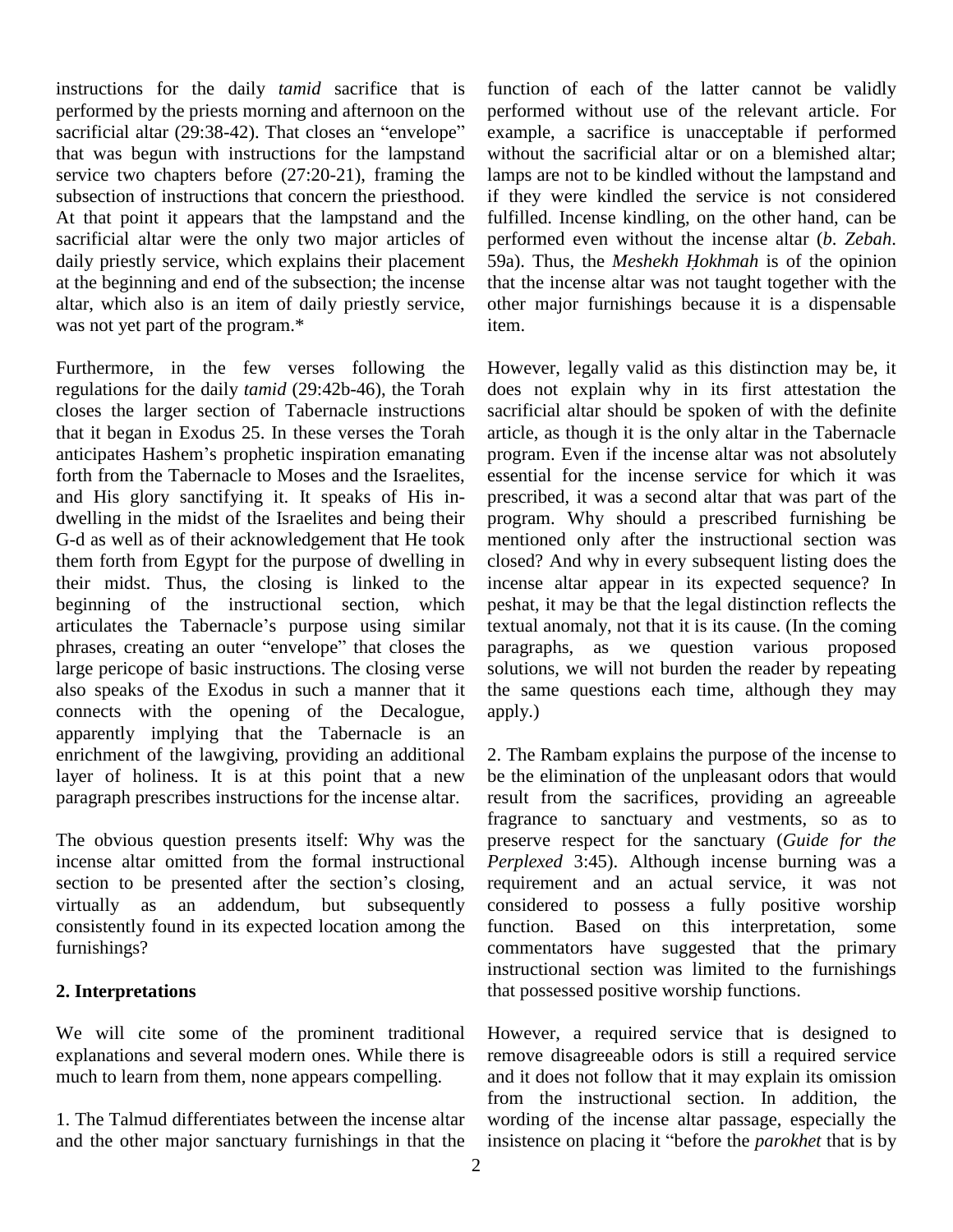the ark of testimony, before the *kaporet* that is upon the ark of testimony, before the *kaporet* that is upon 6.<br>the testimony, where I will meet with you" (Exod. ite<br>30:6) is much too positive a formulation to allow the as<br>"minimalist" interpretation of it. 30:6) is much too positive a formulation to allow the 3. Hizqunií<sup>s</sup> approach is based on the fact that in the

passage regarding construction of the sacrificial altar (27:1-8), the nature of what was to be offered on it was not provided. Only later, in conjunction with details for the priestly installation ceremony, are sacrifices prescribed for it (29:38 ff.). Without this with background in place, the laws pertaining to the sance incense altar – the prohibitions to perform burnt temp background in place, the laws pertaining to the offerings or grain offerings on it as well as to pour incense altar – the prohibitions to perform burnt te<br>offerings or grain offerings on it as well as to pour in<br>libations on it – would not be fully appreciated. A Consequently, the Torah withheld mention of it until after instructions for the priestly installation. However, why should an article that is intrinsic to the sequent section being legislated be omitted and placed after heaven the "concluding" verses that close the pericope, giving section being legislated be omitted and placed after that article the appearance of an addendum?

4. The Ramban writes that the incense ritual, although performed twice daily, represents the assuaging of section's conclusion, apparently not to be part of the Hashem's anger when Israel provokes Him. The incense altar was introduced only after mention of His glory associated with the sanctuary and His dwelling in such cases the Torah does not avoid "normalizing" in the midst of Israel because those statements imply the awesome responsibility of avoiding a sacrilegious exclused act, while acknowledging the possibility of it. of function-<br>However, the statements of the Tabernacle's purposes act, while acknowledging the possibility of it. at the beginning of the enterprise are very similar to the statements at the closing of the instructions that the Ramban is quoting and they would also imply the critical responsibility to avoid a sacrilegious act and the possibility of it.

other furnishings in *Parashat Terumah* since its purpose was not to cause Hashem to dwell in our midst as was the purpose of the others...nor was it 40:3<br>intended to bring down His glory to the sanctuary as divi-<br>was the case with sacrifices...This altar's purpose was sign intended to bring down His glory to the sanctuary as divised was the case with sacrifices...This altar's purpose was sign to honor Him for favorably accepting His nation's wors service in the daily sacrifices and to give Him praise to honor Him for favorably accepting His nation's worst<br>service in the daily sacrifices and to give Him praise produ<br>with incense offering." However, his definition of the priest service in the daily sacrifices and to give Him praise production<br>with incense offering." However, his definition of the priestly<br>incense altar's purposes appears to be arbitrary and priestl not based on the verses. Even if granted, why should the incense altar be relegated to an addendum status after the conclusion of the construction section?

6. M.D. Cassuto interprets the Tabernacle, that is, the tent that consists of the Holy and the Holy of Holies, as symbolic of the "heavenly temple." For the most part, it was modeled on what was the almost-standard depiction of the heavenly temple in the neighboring cultures of the time. Accordingly, he answers the question we are dealing with as follows. Altars are structures designated for humans to serve their deities with and are not found within heavenly temples. Consequently, an altar would not have been expected within the tent of the Tabernacle, as that portion of a sanctuary was supposed to resemble the heavenly temple. For an unstated reason, in the Torah the incense altar was mandated to be inside the sanctum. As such placement was incongruent with the model, it was left for the end. The sacrificial altar, being outside the sanctum, could be described in its proper sequence, as the courtyard does not reflect the heavenly temple.

However, this is not merely a matter of being left for the end. The incense altar was essentially omitted<br>from the instructional section and placed after the<br>section's conclusion, apparently not to be part of the from the instructional section and placed after the sanctuary program at first. And after all is said and done, the Torah did veer from the standard model and in such cases the Torah does not avoid "normalizing" done, the Torah did veer from the standard model and its innovation. Furthermore, the incense altar was only excluded from its "proper" location in the first series of furnishing attestations.

the possibility of it.<br>
the possibility of it.<br>
the presence and, in his words: "The cloud of glory<br>
5. Sforno states: "This altar is not mentioned with the is said to descend on the Tabernacle and to suffuse it 7. N. Sarnaí<sup>s</sup> explanation follows. Regulations for the seven-day priestly installation ceremonies followed the instructions for construction. For this week the incense altar was not to be functional since the incense cloud that it generated was symbolic of G-d's incense altar was not to be functional since the active presence and, in his words: "The cloud of glory is said to descend on the Tabernacle and to suffuse it only after the structure is entirely completed and only at the end of the seven days of ceremony (Exod. 40:34-36; Lev. 9:23). That phenomenon expresses divine satisfaction and acceptance of the shrine and signifies its divine legitimation as the house of worship. Hence, it would have been premature to produce the cloud of incense at the installation of the priesthood.<sup>î</sup> Thus, it was placed shortly after the priestly installation directives.

> However, citation of the incense altar in the instructional section in its "proper" place would not